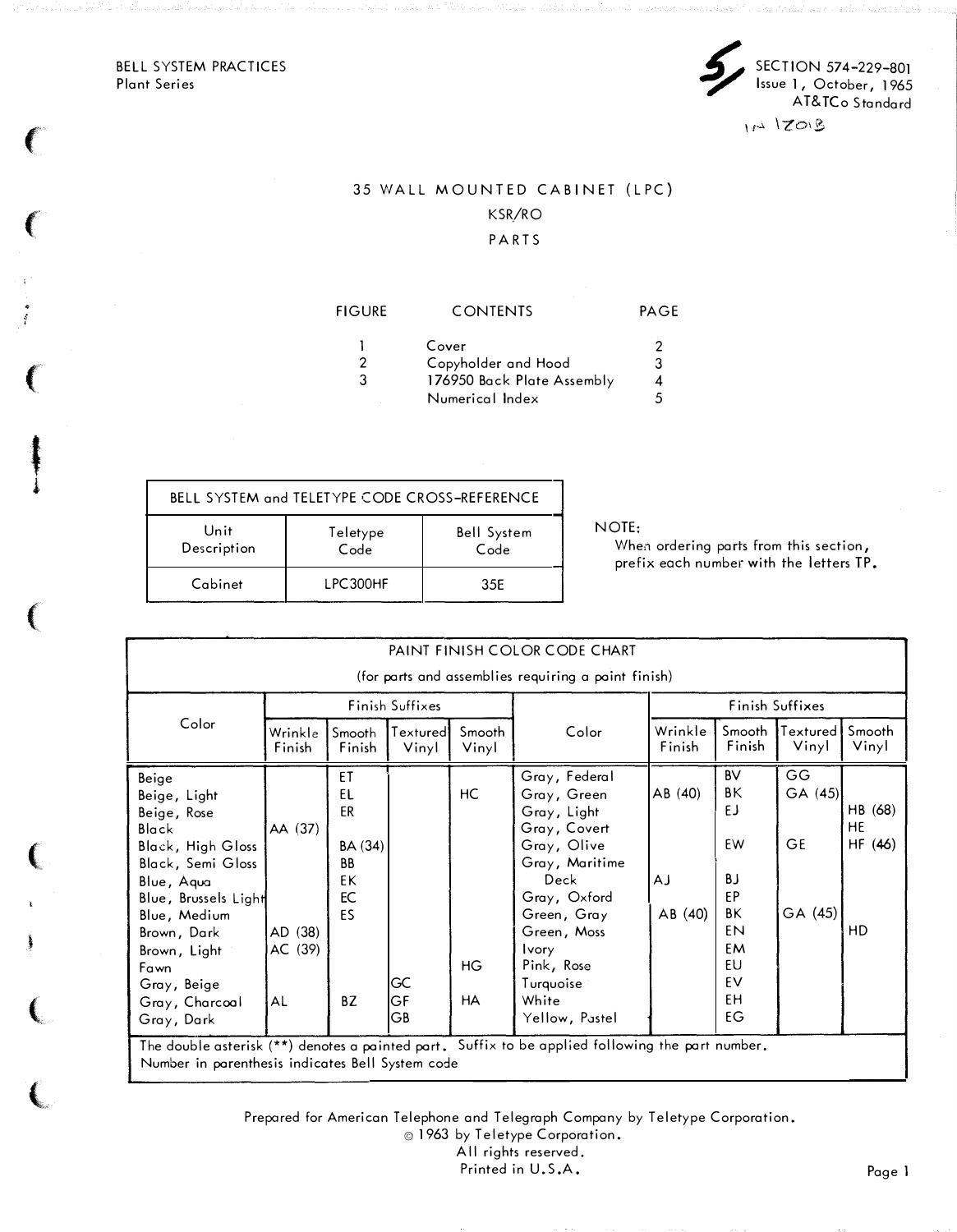

FIGURE 1. COVER

ķ.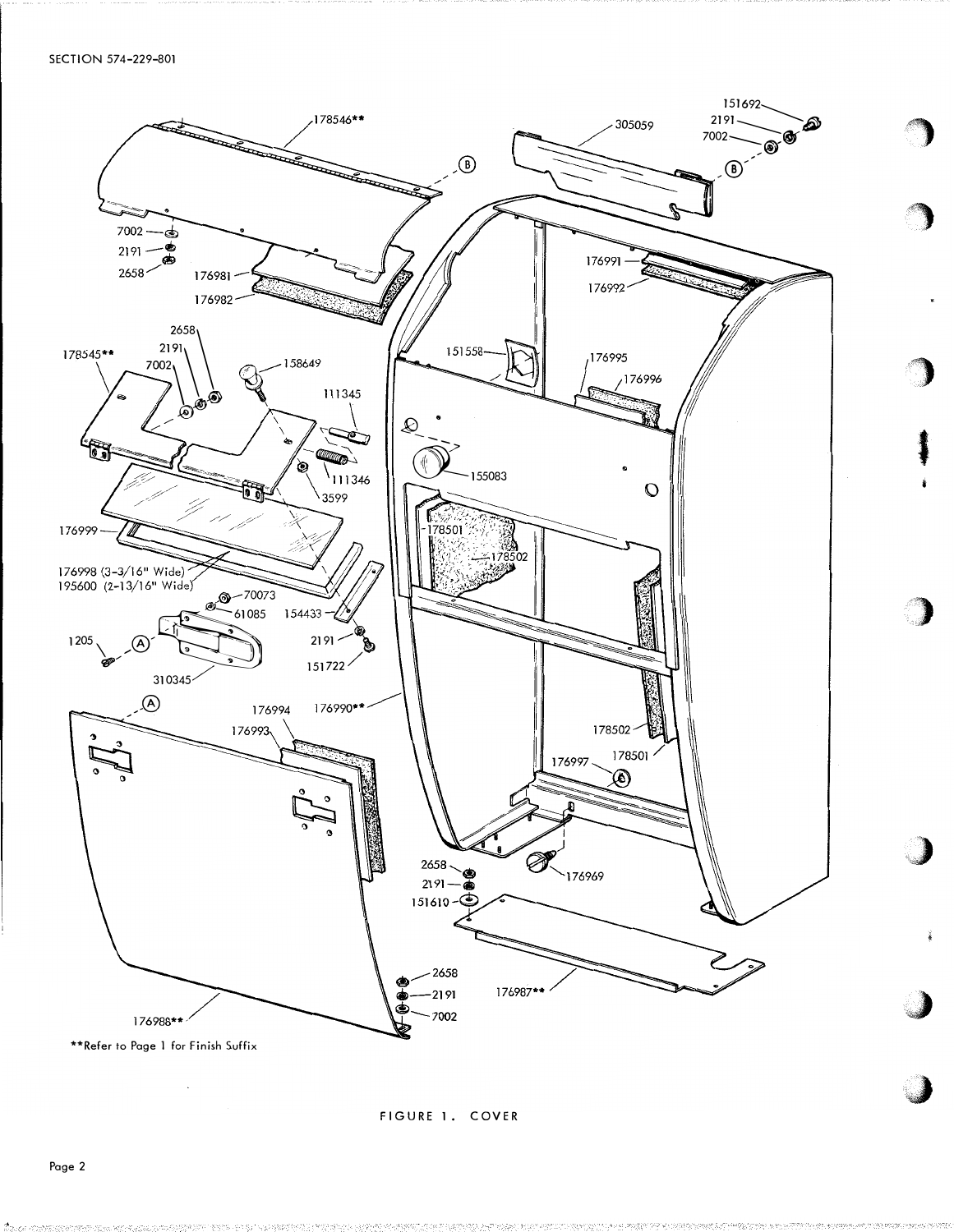



\*\*Refer to Page 1 for Finish Suffix

€

€

 $\mathbf{C}^{\ell}$ 

 $\left($ 

 $\left(\right)$ 

€

### FIGURE 2. COPYHOLDER AND HOOD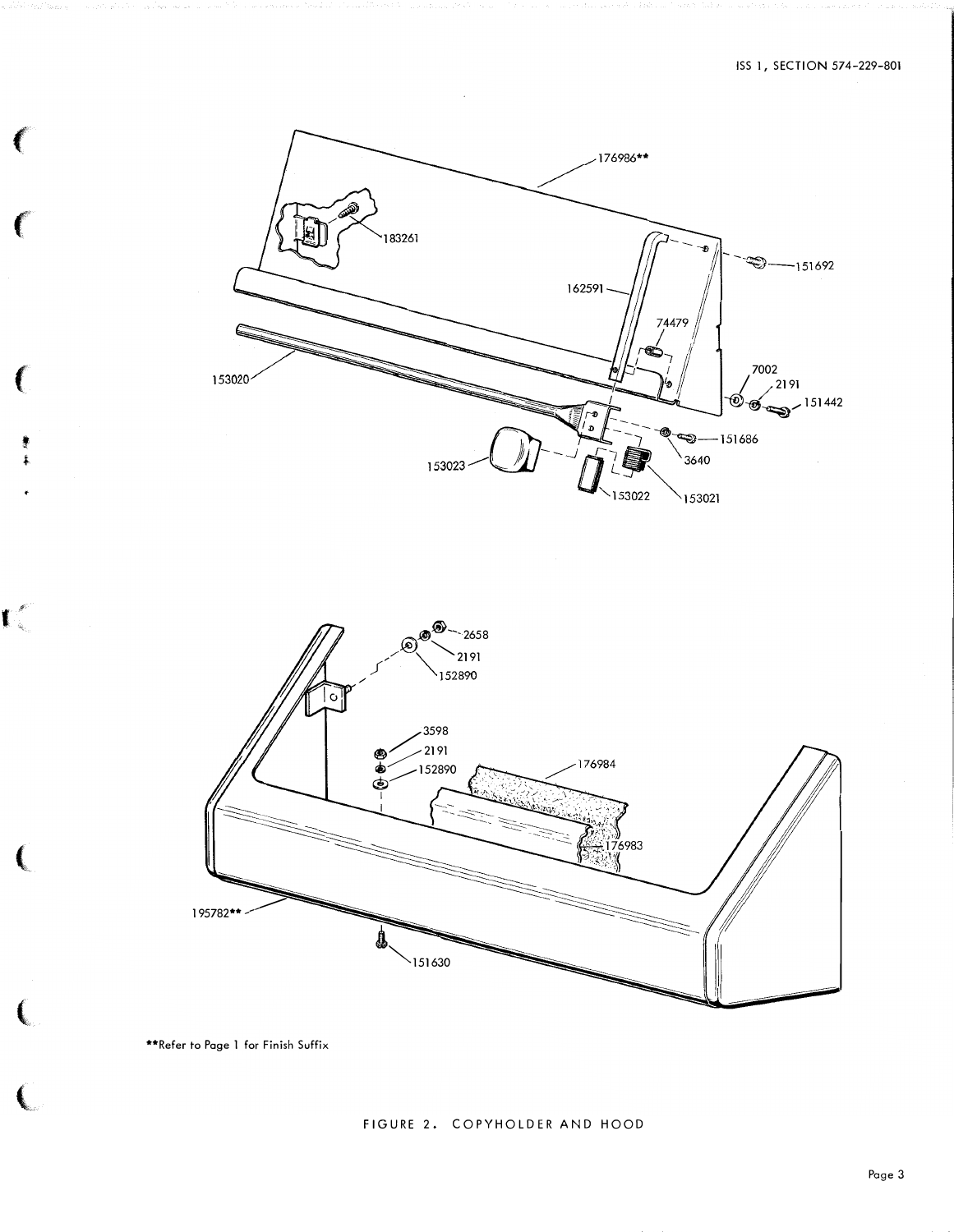

FIGURE 3. 176950 BACK PLATE ASSEMBLY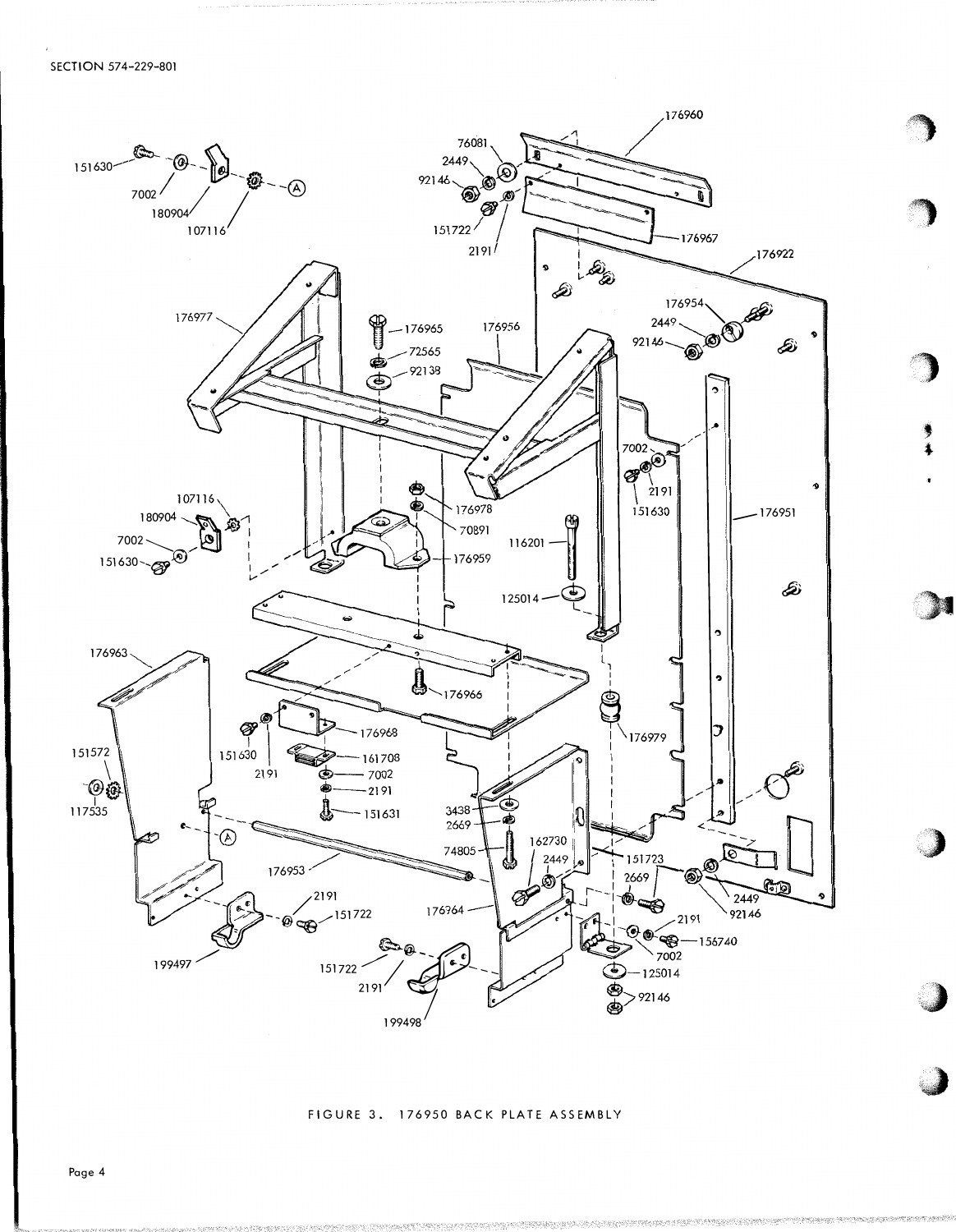### NUMERICAL INDEX

 $\left($ 

 $\overline{\mathbf{C}}$ 

the age of the second con-

("

t �

 $\left($ 

151686

Screw (4-40 x 3/8 Fil) 3

(

..

 $\epsilon$ 

 $\overline{\mathbf{C}}$ 

| Part   | Description and                            | Part   | Description and                             | Part     | Description and              |
|--------|--------------------------------------------|--------|---------------------------------------------|----------|------------------------------|
| Number | Page Number                                | Number | Page Number                                 | Number   | Page Number                  |
| 1205   | Screw $(3-48 \times 19/64 \text{ Flat})$ 2 | 151692 | Screw $(6-40 \times 3/16 \text{ Fil})$ 2, 3 | 176977   | Frame 4                      |
| 2191   | Washer, Lock 2, 3, 4                       | 151722 | Screw (6-40 x $3/16$ Hex) 2, 4              | 176978   | Nut $(3/8 - 21$ Hex) 4       |
| 2449   | Washer, Lock 4                             | 151723 | Screw (10-32 $\times$ 3/8 Hex) 4            | 176979   | Mount, Vibration 4           |
| 2658   | Nut (6-32 Hex) 2, 3                        | 152890 | Washer, Flat 3                              | 176981   | Pad, Dome 2                  |
| 2669   | Washer, Lock 4                             | 153020 | Guide, Line 3                               | 176982   | Pad, Dome 2                  |
| 3438   | Washer, Flat 4                             | 153021 | Spring, Torsion 3                           | 176983   | Pad, Hood 3                  |
| 3598   | Nut (6-40 Hex) 3                           | 153022 | Bushing 3                                   | 176984   | Pad, Hood 3                  |
| 3599   | Nut (4-40 Hex) 2                           | 153023 | Handle 3                                    | 176986** | Tray, Copyholder 3           |
| 3640   | Washer, Lock 3                             | 154433 | Clamp <sub>2</sub>                          | 176987** | Plate, Bottom 2              |
| 7002   | Washer, Flat 2, 3, 4                       | 155083 | Lens, Red Indicator Light 2                 | 176988** | Door <sub>2</sub>            |
| 61085  | Washer, Lock 2                             | 156740 | Screw $(6-40 \times 7/32$ Hex) 4            | 176990** | Cover, Wall Mount 2          |
| 70073  | Nut (3-48 Hex) 2                           | 158649 | Screw, Thumb (4-40) 2                       | 176991   | Pad, Dome 2                  |
| 70891  | Washer, Lock 4                             | 161708 | Latch, Magnetic 4                           | 176992   | Pad, Dome 2                  |
| 72565  | Washer, Lock 4                             | 162591 | Shaft 3                                     | 176993   | Pad, Door 2                  |
| 74479  | Bushing 3                                  | 162730 | Screw $(1/4 - 20 \times 7/16)$              | 176994   | Pad, Door 2                  |
| 74805  | Screw (10-32 $\times$ 3/4 Hex) 4           |        | $Hex)$ 4                                    | 176995   | Pad, Front 2                 |
| 76081  | Washer, Flat 4                             | 176922 | Plate, Back 4                               | 176996   | Pad, Front 2                 |
| 92138  | Washer, Flat 4                             | 176950 | Plate Assembly, Back 4                      | 176997   | Retainer <sub>2</sub>        |
| 92146  | Nut (1/4-20 Hex) 4                         | 176951 | Bar, Vertical Mounting 4                    | 176998   | Window, Glass 2              |
| 107116 | Washer, Lock 4                             | 176953 | Bar 4                                       | 176999   | Gasket, Window 2             |
| 111345 | Bolt 2                                     | 176954 | Eccentric 4                                 | 178501   | Pad, Side 2                  |
| 111346 | Spring, Compression 2                      | 176956 | Chute, Paper 4                              | 178502   | Pad, Side 2                  |
| 116201 | Screw $(1/4 - 20 \times 1 - 1/2)$ Fil 4    | 176959 | Isolator 4                                  | 178545** | Door <sub>2</sub>            |
| 117535 | Washer, Flat 4                             | 176960 | Bar, Cover Mounting 4                       | 178546** | Dome, Front 2                |
| 125014 | Washer, Flat 4                             | 176963 | Plate, Left Side 4                          | 180904   | Tab, Terminal 4              |
| 151442 | Screw $(6-40 \times 1/2$ Hex) 3            | 176964 | Plate, Right Side 4                         | 183261   | Screw, Self-Tapping $(*8)$ 3 |
| 151558 | Nut, Speed 2                               | 176965 | Screw $(1/2 - 13 \times 1)$                 | 195600   | Window <sub>2</sub>          |
| 151572 | Washer, Lock 4                             |        | $Hex)$ 4                                    | 195782** | Hood w/Studs 3               |
| 151610 | Washer, Flat 2                             | 176966 | Screw $(3/8 - 24 \times 3/4$ Hex) 4         | 199497   | Block, Left 4                |
| 151630 | Screw $(6-40 \times 1/4$ Hex) 3, 4         | 176967 | Deflector, Paper 4                          | 199498   | Block, Right 4               |
| 151631 | Screw $(6-40 \times 5/16$ Hex) 4           | 176968 | Bracket 4                                   | 305059   | Guide, Form $(9-1/2")$ 2     |

Screw, Fastener 2

310345

Latch, Flush 2

176969